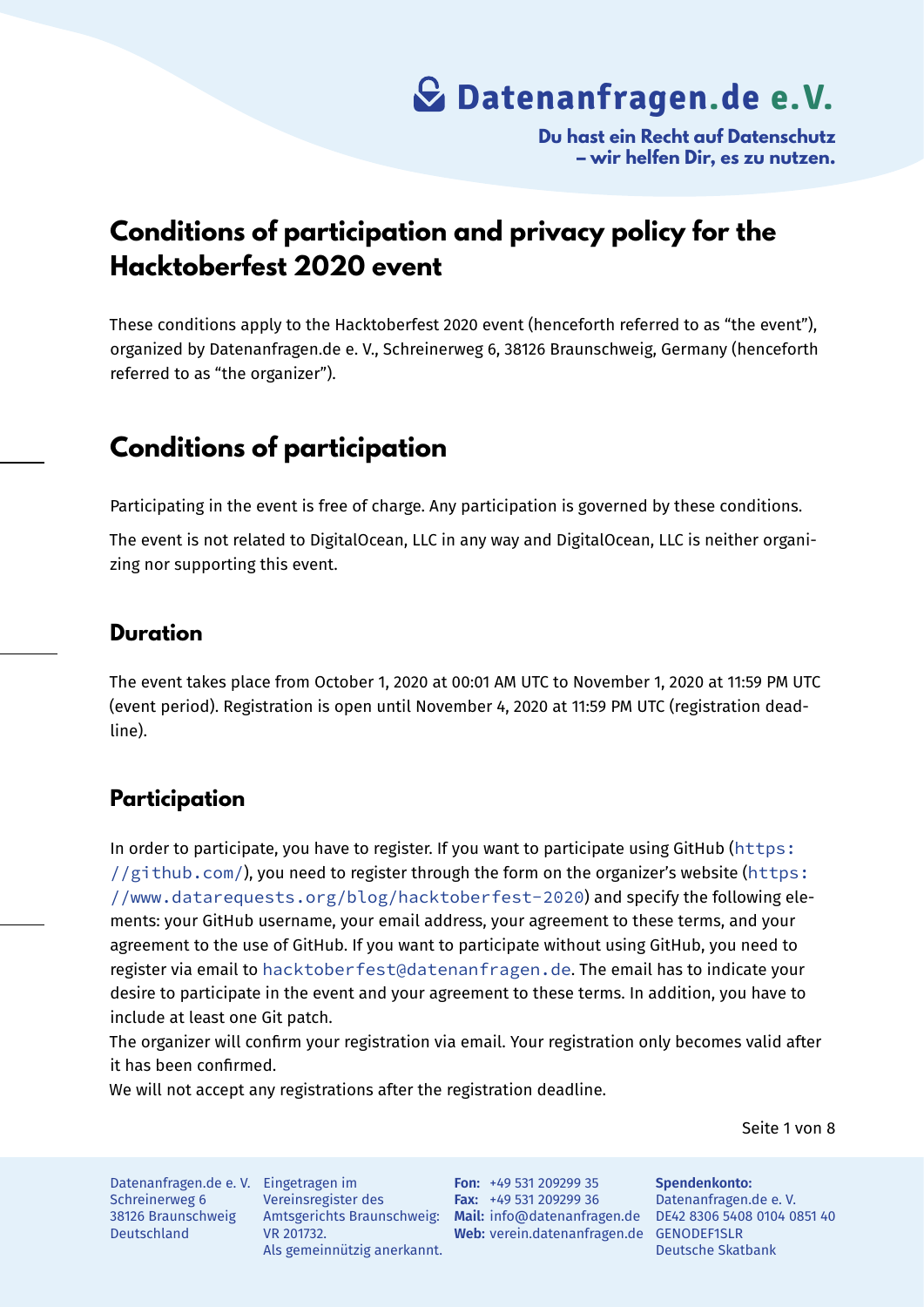**Du hast ein Recht auf Datenschutz – wir helfen Dir, es zu nutzen.**

In order to recive the rewards mentioned in the "Rewards" sections, you need to submit at least one accepted pull request via GitHub or at least one accepted patch via email for one of the repositories mentioned in the "Qualified repositories" section and during the event period. The organizer's board decides on the acceptance of submissions at its own discretion.

### **Eligibility**

All natural persons who have reached the age of 14 are eligible to participate. The participation is not limited to members of the organizer and independent of the purchase of goods or services. Members of the organizer's board and their relatives are excluded from participating.

The participation of participants whose legal capacity is restricted requires the consent of their legal guardians.

The organizer reserves the right to exclude participants from the promotion at its own discretion if there are justified reasons, such as:

- in the case of a violation of these conditions
- in the case of false or misleading information
- in the case of submissions of dishonest pull requests or patches

### **Rewards**

The first 100 participants who meet the requirements set out in the "Participation" section will receive a pack of at least three stickers.

In addition, 10 t-shirts will be awarded for the best pull requests and patches. The selection will be made at the discretion of the organizer's board.

Participants who have won one or more prizes will be notified promptly by the organizer after the registration deadline and asked to provide a shipping address. If no shipping address is provided by December 31, 2020 at 11:59 PM UTC, any potential prizes are void.

Participants are responsible for providing a correct shipping address in international format. Prizes that could not be delivered will not be shipped again.

Prizes will only be delivered to participants or, in the case of underage participants, to their legal representatives. The prizes cannot be exchanged, paid out in cash or picked up by the participants themselves. The organizer will bear the costs of shipping the prizes. The participants themselves are responsible for any possible taxation or customs clearance of the prizes.

Seite 2 von 8

Datenanfragen.de e. V. Eingetragen im Schreinerweg 6 38126 Braunschweig Deutschland

Vereinsregister des VR 201732. Als gemeinnützig anerkannt.

Amtsgerichts Braunschweig: **Mail:** info@datenanfragen.de DE42 8306 5408 0104 0851 40 **Web:** verein.datenanfragen.de GENODEF1SLR **Fon:** +49 531 209299 35 **Fax:** +49 531 209299 36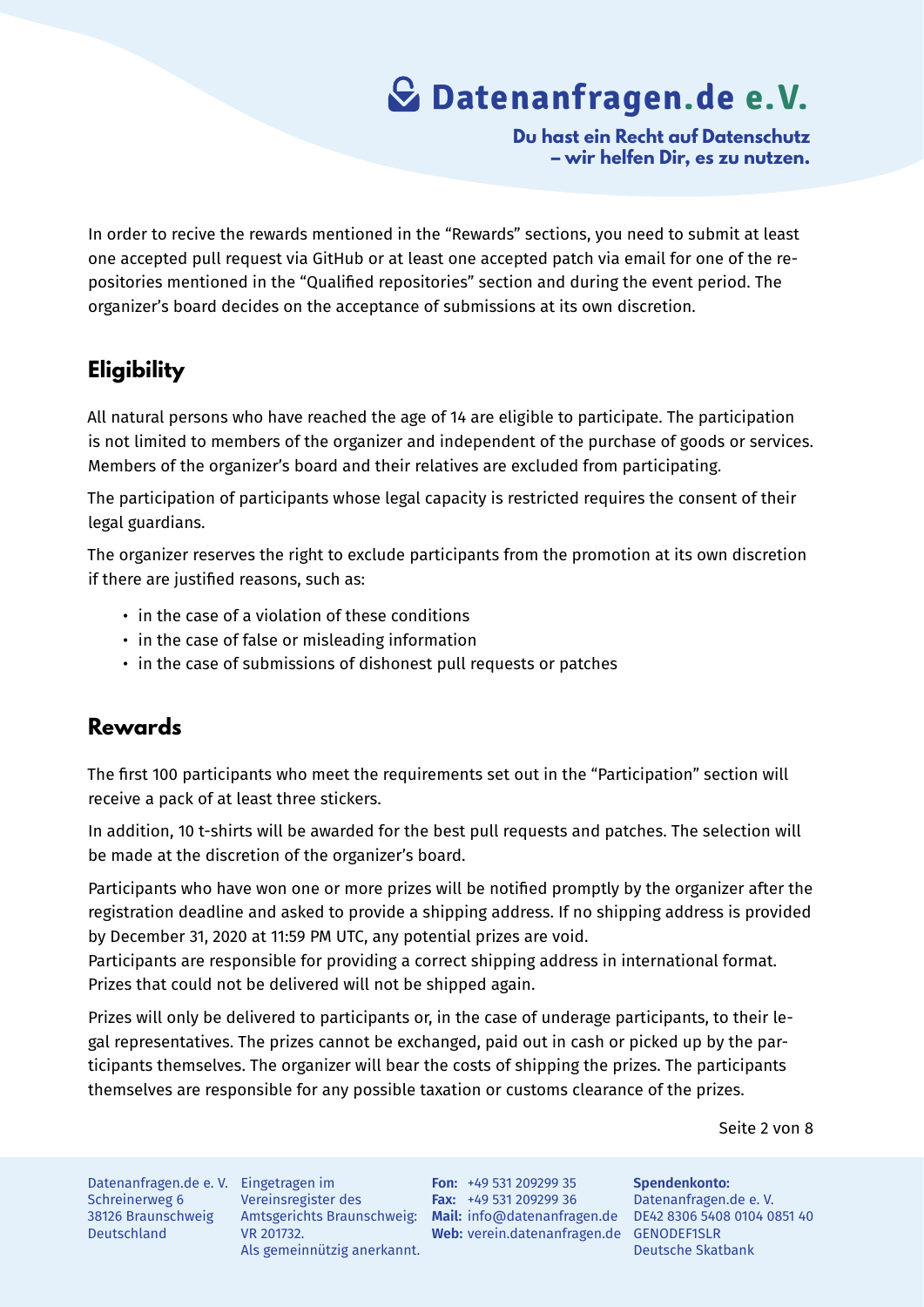**Du hast ein Recht auf Datenschutz – wir helfen Dir, es zu nutzen.**

### **Qualified repositories**

Pull requests and patches to the following GitHub repositories qualify as valid contributions for this event:

- https://github.com/datenanfragen/website
- https://github.com/datenanfragen/data
- https://github.com/datenanfragen/backend
- [https://github.com/datenanfragen/company-](https://github.com/datenanfragen/website)json-generator
- [https://github.com/datenanfragen/lette](https://github.com/datenanfragen/data)r-generator
- [https://github.com/datenanfragen/media](https://github.com/datenanfragen/backend)
- [https://github.com/datenanfragen/locate-contacts-addon](https://github.com/datenanfragen/company-json-generator)
- [https://github.com/zner0L/postcss-fonticons](https://github.com/datenanfragen/letter-generator)

Upon [request, the organizer may also permit further repositories.](https://github.com/datenanfragen/locate-contacts-addon)

### **Early termination**

The organizer explicitly reserves the right to terminate the event early. In this case the termination will be announced on the organizer's website (https://www.datarequests.org/blog/hacktoberfest-2020).

### **Applicable law**

Questions or complaints in connection with the event must be addressed to the organiser. The event is subject exclusively to the laws of the Federal Republic of Germany. Legal recourse is excluded.

### **Privacy policy**

For your participation in this event we need to process your personal data. However, we have designed the event to collect as little data as possible. We also limit the processing of your data as far as possible to the necessary minimum.

Seite 3 von 8

Datenanfragen.de e. V. Eingetragen im Schreinerweg 6 38126 Braunschweig Deutschland

Vereinsregister des VR 201732. Als gemeinnützig anerkannt.

Amtsgerichts Braunschweig: **Mail:** info@datenanfragen.de DE42 8306 5408 0104 0851 40 **Web:** verein.datenanfragen.de GENODEF1SLR **Fon:** +49 531 209299 35 **Fax:** +49 531 209299 36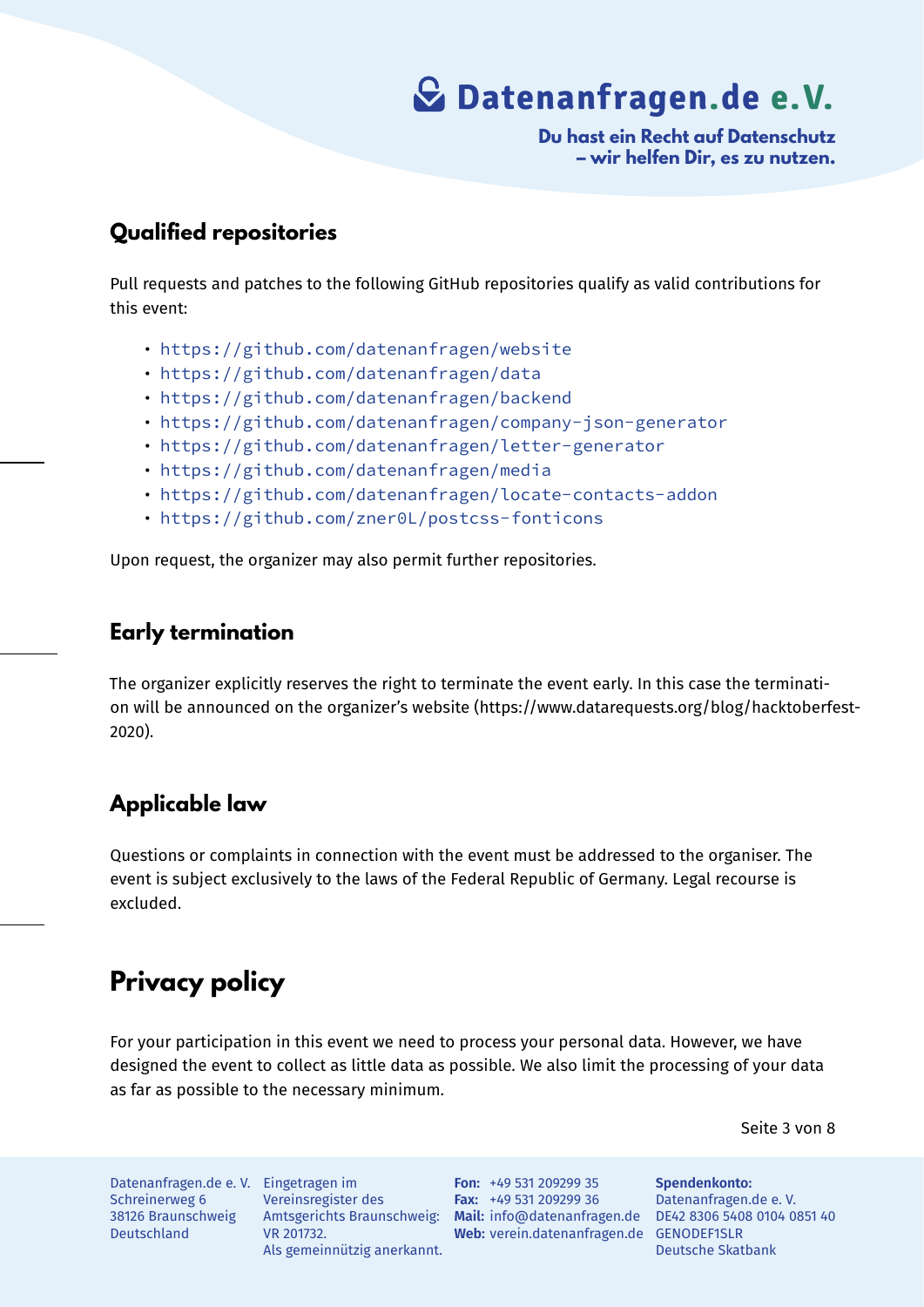**Du hast ein Recht auf Datenschutz – wir helfen Dir, es zu nutzen.**

### **Scope**

This privacy policy only applies to the Datenanfragen.de e. V. Hacktoberfest 2020 event. There is a separate privacy policy (https://www.datarequests.org/privacy/) for the rest of the association's activities.

### **Controller and contact information**

The controller as defined in Art. 4(7) GDPR for the services mentioned under "Scope" is:

Datenanfragen.de e. V. Schreinerweg 6 38126 Braunschweig Germany Legally represented by: Benjamin Altpeter and Lorenz Sieben Phone: +49 531 209299 35 Fax: +49 531 209299 36 Email: privacy@datenanfragen.de (PGP key CC13 973A F8FD 11D1 4D94 98A8 0269 92F0 CF2C BB2E) Web: datarequests.org/verein

If you [have any questions about our priv](mailto:privacy@datenanfragen.de)[acy polic](https://www.datenanfragen.de/pgp/CF2CBB2E.asc)y, believe that we are in violation of data protection laws or wish to assert your rights, please feel free to contact us at any time.

### **Profiling**

We do not use profiling or any other type of automated decision making.

### **Collected data**

#### **Registration for the event**

In order to participate in the event, you have to register. We need to process that data.

• Affected data: email address, GitHub user name (optional), date and time of the registration, language

Seite 4 von 8

Datenanfragen.de e. V. Eingetragen im Schreinerweg 6 38126 Braunschweig Deutschland

Vereinsregister des VR 201732. Als gemeinnützig anerkannt.

Amtsgerichts Braunschweig: **Mail:** info@datenanfragen.de DE42 8306 5408 0104 0851 40 **Web:** verein.datenanfragen.de GENODEF1SLR **Fon:** +49 531 209299 35 **Fax:** +49 531 209299 36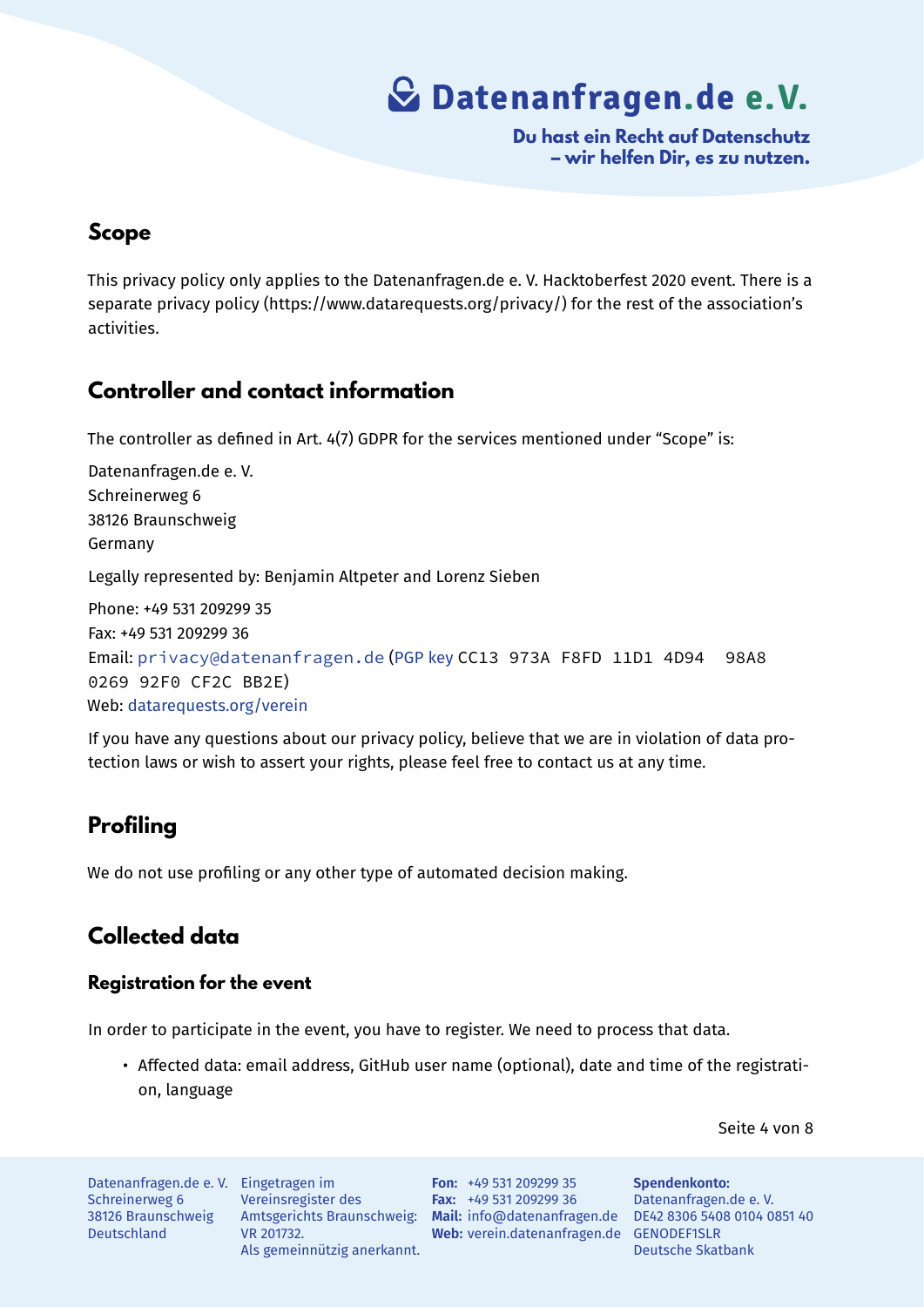**Du hast ein Recht auf Datenschutz – wir helfen Dir, es zu nutzen.**

- Lawful basis: By registering, you consent to us processing this data in accordance with Art. 6(1) lit. a GDPR. You can revoke this consent at any time.
- Duration of storage: until December 31, 2020
- Data disclosure: To send the registration confirmation, we use Mailjet. Mailjet is run by Mailjet SAS, 13-13 bis rue de l'Aubrac, 75012 Paris, France. For more information on how Mailjet processes your data, please refer to their privacy policy (https://www. mailjet.com/privacy-policy/).

#### **Ship[ping of the rewards](https://www.mailjet.com/privacy-policy/)**

In order to send you your rewards, we need your address. We will ask for that after the event period (only if you will receive any rewards, of course).

- Affected data: name, shipping address
- Lawful basis: By providing us your shipping address, you consent to us processing this data in accordance with Art. 6(1) lit. a GDPR. You can revoke this consent at any time.
- Duration of storage: only until the rewards have been sent out, afterwards the data will be deleted immediately
- Data disclosure: In order to ship your rewards, we will need to provide your name and shipping address to Deutsche Post AG, Charles-de-Gaulle-Straße 20, 53113 Bonn, Germany. Please note their privacy policy (https://www.deutschepost.de/en/f/footer/ data-protection-and-cookies.html).

### **Exte[rnal services](https://www.deutschepost.de/en/f/footer/data-protection-and-cookies.html)**

In order to participate in this event, we recommend using the platform GitHub, run by GitHub, Inc., 88 Colin P. Kelly Jr. St., San Francisco, CA 94107, United States of America and its European subsidiary GitHub BV, Vijzelstraat 68 – 72, 1017 HL Amsterdam, Netherlands.

However, the organizer cannot guarantee the same level of data protection as in the EU for this. There is a risk that your data may be subject to access by US authorities, and you may not have effective legal remedies. For information on how GitHub processes your data, please see their privacy policy (https://help.github.com/en/articles/github-privacy-statement).

Participating in the event is also possible without using GitHub by sending patches directly via email. We w[ill then submit these patches—without any personal data concerning you—to GitHub](https://help.github.com/en/articles/github-privacy-statement) ourselves.

Seite 5 von 8

Datenanfragen.de e. V. Eingetragen im Schreinerweg 6 38126 Braunschweig Deutschland

Vereinsregister des VR 201732. Als gemeinnützig anerkannt.

Amtsgerichts Braunschweig: **Mail:** info@datenanfragen.de DE42 8306 5408 0104 0851 40 **Web:** verein.datenanfragen.de GENODEF1SLR **Fon:** +49 531 209299 35 **Fax:** +49 531 209299 36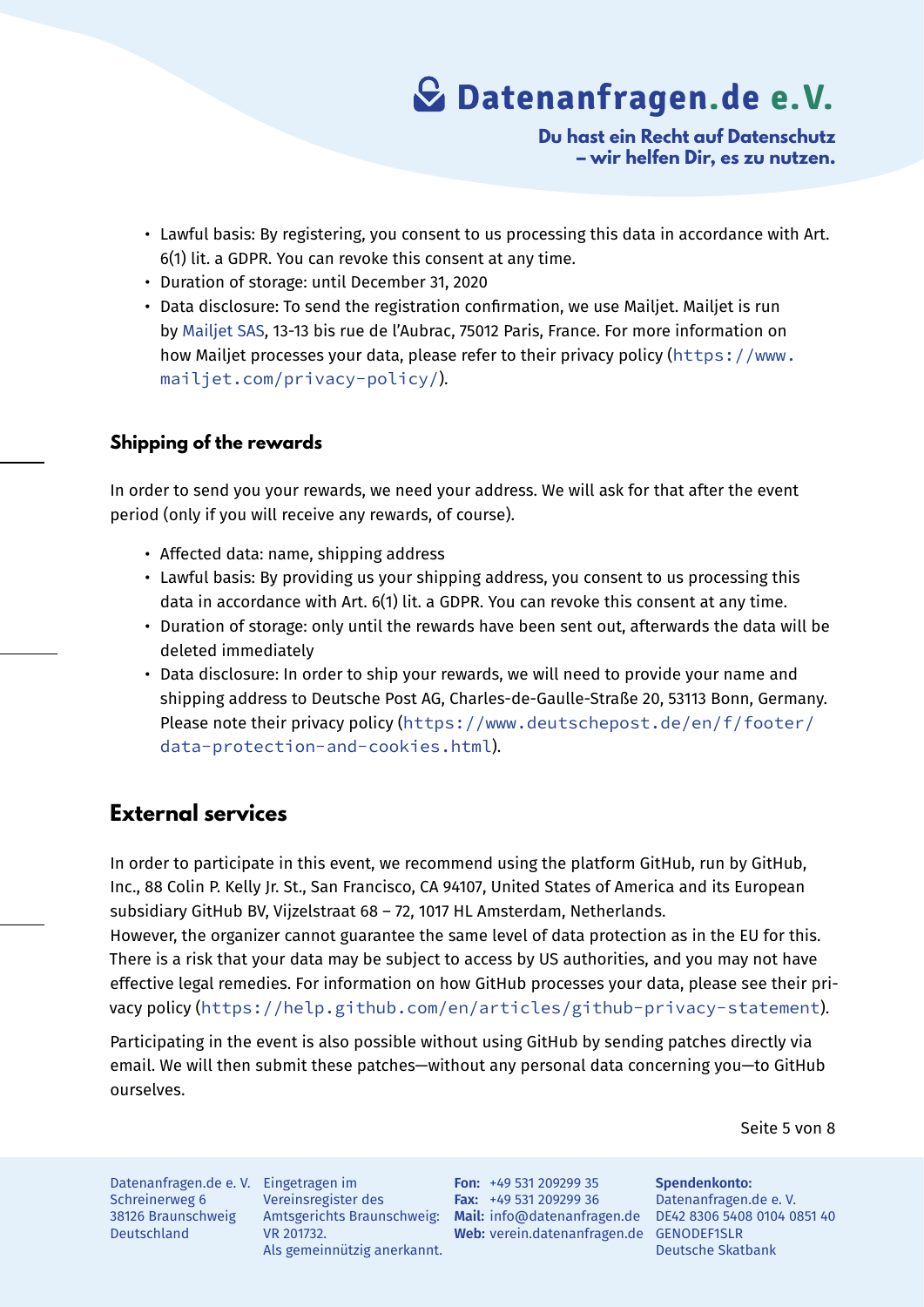**Du hast ein Recht auf Datenschutz – wir helfen Dir, es zu nutzen.**

### **Your rights**

The GDPR grants you comprehensive rights with regard to data protection. We are strongly convinced that the right to data protection is a fundamental right and therefore we fully stand behind these rights. You can exercise these rights at any time in an informal manner using the contact details given in the "Controller and contact information" section. We of course invite you to use our generator (https://www.datarequests.org/generator) which will assist you with writing requests.

### **Right to data access**

According to Art. 15 GDPR, you first of all have the right to request confirmation as to whether we store personal data on you. If so, you may request a copy of this information and are furthermore entitled to the following information:

- the purposes of the processing;
- the categories of personal data concerned;
- the recipients or categories of recipient to whom the personal data have been or will be disclosed, in particular recipients in third countries or international organisations;
- where possible, the envisaged period for which the personal data will be stored, or, if not possible, the criteria used to determine that period;
- the existence of the right to request from the controller rectification or erasure of personal data or restriction of processing of personal data concerning the data subject or to object to such processing;
- the right to lodge a complaint with a supervisory authority;
- where the personal data are not collected from the data subject, any available information as to their source;
- the existence of automated decision-making, including profiling, referred to in Article 22(1) and (4) and, at least in those cases, meaningful information about the logic involved, as well as the significance and the envisaged consequences of such processing for the data subject.

Seite 6 von 8

Datenanfragen.de e. V. Eingetragen im Schreinerweg 6 38126 Braunschweig Deutschland

Vereinsregister des VR 201732. Als gemeinnützig anerkannt.

Amtsgerichts Braunschweig: **Mail:** info@datenanfragen.de DE42 8306 5408 0104 0851 40 **Web:** verein.datenanfragen.de GENODEF1SLR **Fon:** +49 531 209299 35 **Fax:** +49 531 209299 36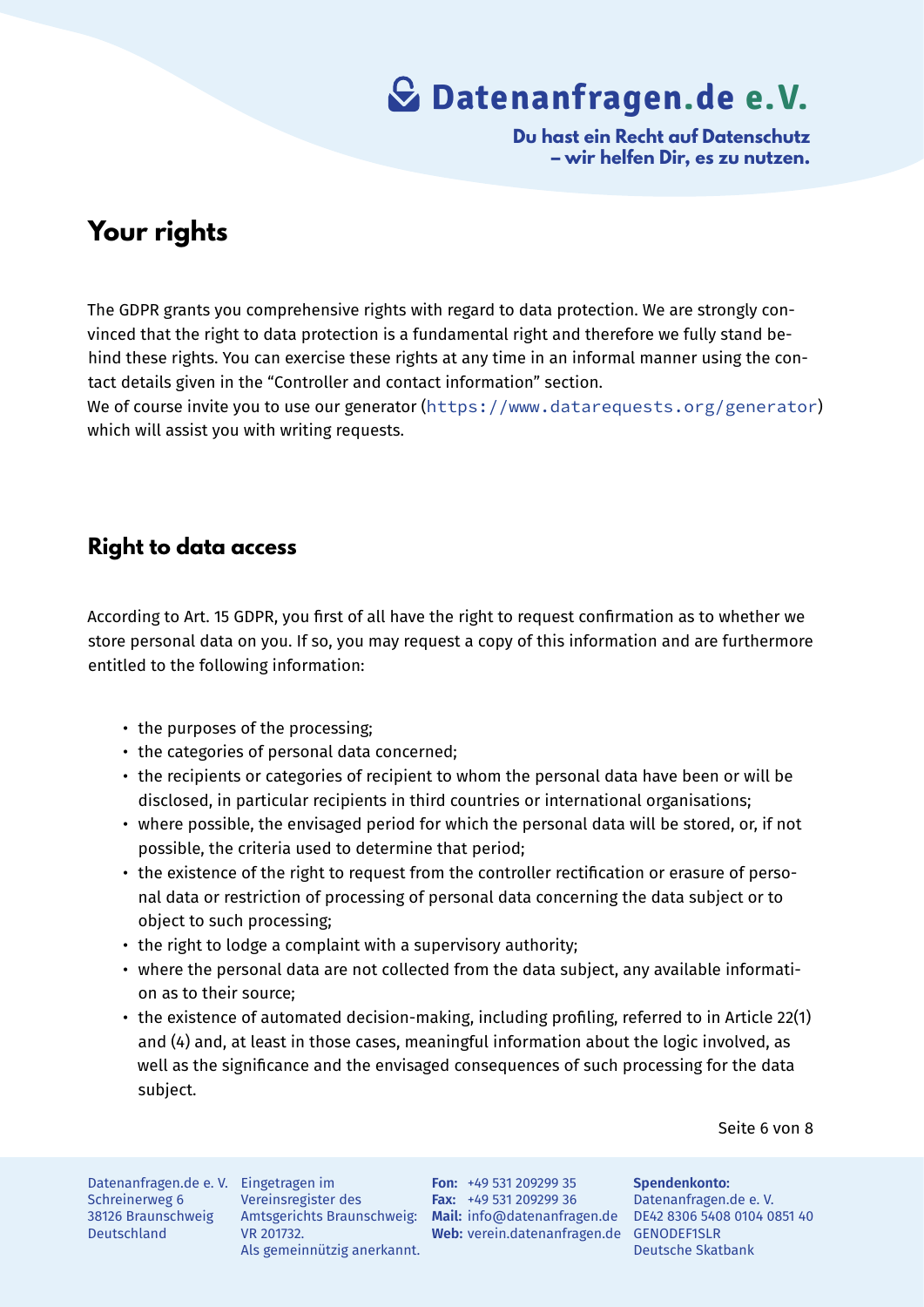**Du hast ein Recht auf Datenschutz – wir helfen Dir, es zu nutzen.**

### **Right to data portability**

In accordance with Art. 20 GDPR, you also have the right to receive the personal data concerning you that you have made available to us in a structured, commonly used and machine-readable format and to transmit this data to another controller without obstruction by us if the processing is based on consent pursuant to Art. 6(1) lit. a GDPR, Art. 9(2) lit. a GDPR or on a contract pursuant to Art. 6(1) lit. b GDPR and the processing is carried out using automated procedures.

### **Right to rectification**

According to Art. 16 GDPR, you have the right to request us to correct any inaccurate personal data concerning you without undue delay. Furthermore, you have the right to request the completion of incomplete personal data—also by means of a supplementary declaration.

### **Right to erasure ("Right to be forgotten")**

According to Art. 17 GDPR, you have the right to demand that we delete personal data concerning you without undue delay.

This right is limited in particular when the processing is necessary to exercise the right to freedom of expression and information, to fulfil a legal obligation or to assert, exercise or defend legal claims.

### **Right to revoke given consent**

According to Art. 7(3) GDPR you have the right to revoke your consent given to us at any time.

### **Right to restriction of processing**

According to Art. 18 GDPR, you have the right to demand the restriction of the processing of your personal data if you dispute the accuracy of the personal data, if the processing is unlawful, if we no longer need the data for the purpose of processing or if you have filed an objection to the processing pursuant to Art. 21(1) GDPR, as long as it is not yet clear whether our legitimate interests outweigh yours.

Seite 7 von 8

Datenanfragen.de e. V. Eingetragen im Schreinerweg 6 38126 Braunschweig Deutschland

Vereinsregister des Amtsgerichts Braunschweig: VR 201732. Als gemeinnützig anerkannt.

**Mail:** info@datenanfragen.de DE42 8306 5408 0104 0851 40 Web: verein.datenanfragen.de GENODEF1SLR **Fon:** +49 531 209299 35 **Fax:** +49 531 209299 36